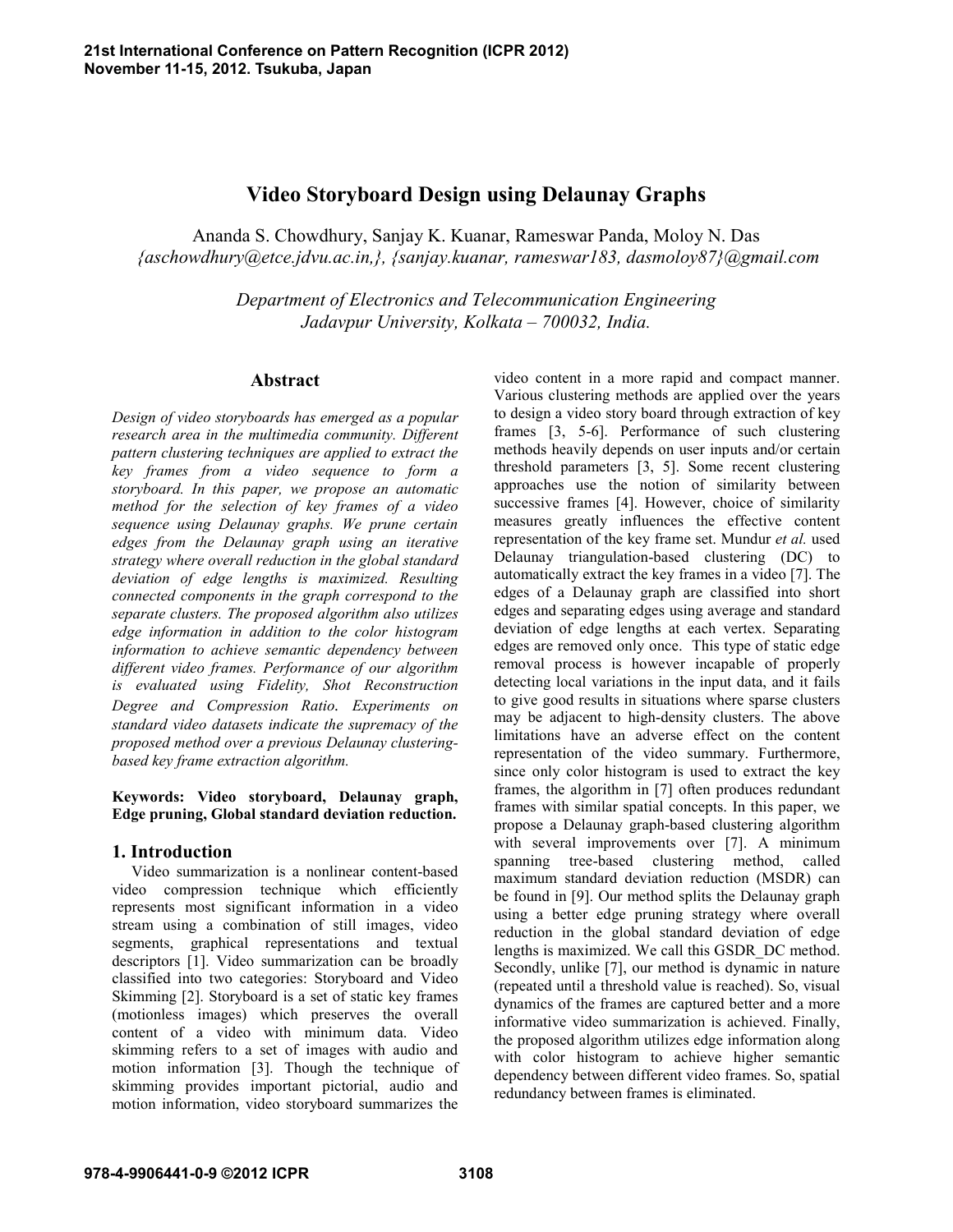### **2. The Proposed Algorithm**

 Delaunay triangulation of a point set is the dual of Voronoi Diagram, used to represent the interrelationship between each data point in multidimensional space to its nearest neighboring points. The corresponding graph is called the Delaunay graph. An edge *ab* in a Delaunay graph *D(P)* of a point set *P* connecting points *a* and *b* is constructed iff there exists an empty circle through *a* and *b* [8]. For each vertex/point in the Delaunay graph, we calculate the local standard deviation using local mean length to highlight the local effects. To incorporate the global effects, global standard deviation reduction is chosen as the optimization criterion to obtain the disjoint clusters. Some useful definitions are given below [7]:

**Definition 1.** Local mean length of a point *pi*  $LML(p_i)$  in the Delaunay graph is defined as:

$$
LML(p_i) = \frac{1}{d(p_i)} \sum_{j=1}^{d(p_i)} |e_j|
$$
 (1)

where  $d(p_i)$  denotes the number of edges incident to  $p_i$ and  $|e_j|$  denotes the length of the  $j<sup>th</sup>$  edge.

**Definition 2.** The local standard deviation of length of edges incident to  $p_i$  is denoted by  $LSD(p_i)$  and is defined as:

$$
LSD(p_i) = \sqrt{\frac{1}{d(p_i)} \sum_{j=1}^{d(p_i)} (LML(p_i) - |e_j|)^2}
$$
 (2)

 **Definition 3.** The global standard deviation for *DT* of *N* points is defined as:

$$
GSD(DT) = \frac{1}{N} \sum_{i=1}^{N} LSD(p_i)
$$
\n(3)

Our algorithm removes an edge to obtain the clusters such that the overall global standard deviation reduction of the edges in the Delaunay graph is maximized. This edge removal process is repeated until a threshold is reached. Delaunay graph for a given point set is partitioned into *K* disjoint clusters  $DT_K=$  ${C_1, C_2,..., C_K}$  such that the following objective function is satisfied:

$$
DT_K = argmax(GSD(DT_0)) - GSD((DT_K)) \qquad (4)
$$

$$
\begin{aligned} \left| \Delta \, GSD(DT_K) - \Delta \, GSD(DT_K^*) \right| \\ &< \left| \alpha \left( \Delta \, GSD(DT_K) + 1 \right) \right| \end{aligned} \tag{5}
$$

In equation (4),  $DT_0$  denotes the original Delaunay triangulation, *GSD(DT<sub>0</sub>)* denotes the global standard deviation of  $DT_0$  and  $GSD(DT_K)$  represents the global standard deviation after the end of edge removal process. The term  $\Delta GSD(DT_K)$  denotes maximum global standard deviation reduction that leads to final clusters whereas the term  $\Delta GSD(DT_K^*)$  denotes maximum global standard deviation reduction in the penultimate stage, *i.e.*,  $DT_K^* = \{C_1, C_2, ..., C_{K-L}\}$ . The constant  $\alpha$  in equation (2) has a small positive value which determines the termination criterion of this iterative algorithm. Individual clusters  $C_1$ ,  $C_2$ , ...,  $C_K$ are obtained from the final Delaunay graph  $DT_K$ . Various steps of the proposed algorithm are summarized in figure 1.

1. Sampling: Sample the input video sequence to get the selected frames.

2. Feature Extraction: Extract color histogram and edge histogram from each selected frame to form a composite feature vector. For our problem, each frame is represented by a 336 (256 elements for color histogram and 80 elements for edge histogram) dimensional feature vector.

3.Dimensionality Reduction: Use principal component analysis (PCA) to reduce the dimension of the above feature vector. Depending on the variance of the video, 5-7 dimensional feature vectors are obtained.

4.Delaunay Graph Construction: Generate *DT* for the 5-7 dimensional feature vectors. Calculate the overall global standard deviation (GSD) of edge lengths in the corresponding graph. Assign  $DT_K=DT_0$ , and set *α*=0.0001.

5.Edge Removal Process: Choose an edge that leads to maximum *GSD* reduction once it is removed from  $DT_{K}$ .

6.Stopping Criteria: Repeat step 5 until:

 $\left| \Delta$  GSD(DT<sub>K</sub>) –  $\Delta$  GSD(DT<sub>K</sub><sup>\*</sup>)  $\left| \alpha \left( \Delta$  GSD(DT<sub>K</sub>) + 1)

7.Final Cluster Generation: Find the remaining connected components from the final  $DT<sub>K</sub>$  to obtain individual clusters.

8.Key Frame Selection: The frames which are closest to the centroids of each cluster are deemed as the key frames.

### **Figure 1.** GSDR\_DC Algorithm

Time-complexity of GSDR\_DC(in terms of number of frames *n* and dimension of feature vector *d*) is *O(n log*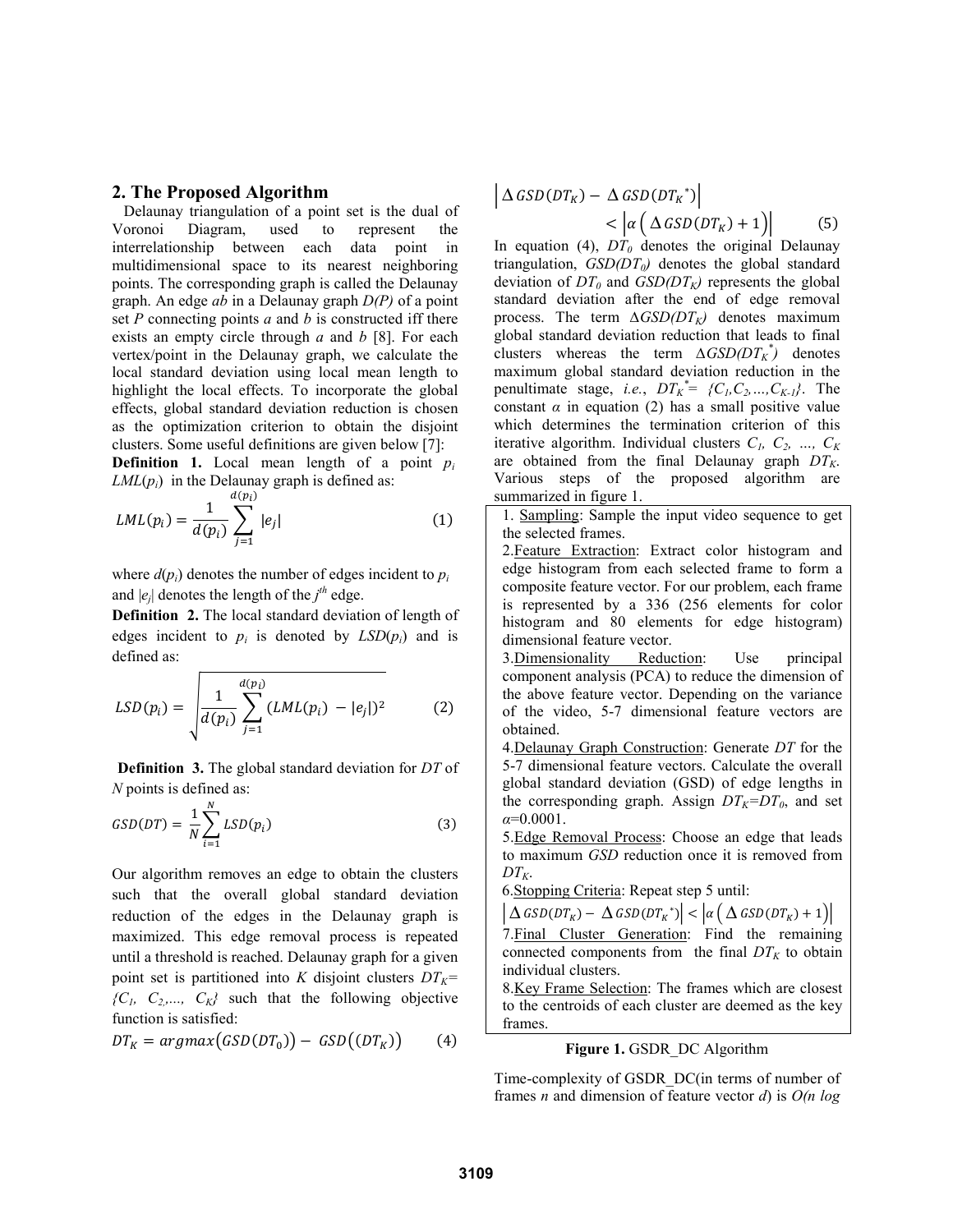*n)* (construction of DT: *O(n log n)* + Dynamic edge pruning strategy:  $O(kn)$ ,  $k \ll n$ ,  $k$  is the number of iteration; total complexity: *O(n log n)*). Note that this complexity is same as that of the DC method [7].

#### **3. Performance Measures**

Evaluation of video summaries using key frame extraction techniques remains a challenging task. We choose two well-known objective measures, namely, Fidelity [10] and Shot Reconstruction Degree (SRD) [11] to evaluate the performance of the proposed method. Compression ratio [12] is additionally used to examine the compactness of the video summary. A brief description of these measures is given below.

**A. Fidelity:** The fidelity measure is based on semi-Hausdorff distance to compare each key frame in the summary with the other frames in the video sequence. Let  $V_{seq} = \{F_1, F_2, \ldots, F_N\}$  be the frames of the input video sequence and  $KF = \{F_{KL}, F_{K2}, \ldots, F_{KM}\}$  be the extracted key frame set. The distance between the set of key frames and a frame  $F$  belonging to  $V_{seq}$  can be computed as:

**DIST**(F, KF) = Min {Diff (F, F<sub>K<sub>j</sub></sub>)}, 
$$
j = 1
$$
 to M (6)  
In equation (6), Diff ( ) is a suitable frame difference  
measure. For this work, we use HD descriptor, a  
combination of color histogram intersection and edge  
histogram-based dissimilarity measure [12]. The  
distance between the video sequence  $V_{seq}$  and set of  
key frames KF can be defined as:

 $DIST(V_{seq}, KF) = Max\{DIST(F_i, KF)\}, i = 1 \text{ to } N$  (7)  $FIDELITY(V<sub>sea</sub>, KF) = MaxDiff - DIST(V<sub>sea</sub>, KF)$  (8) MaxDiff is the largest possible value that Diff ( ) can assume. High Fidelity provides a good global description of the visual content of the video summary. **B. Shot Reconstruction Degree (SRD)**: This measure indicates how accurately we can reconstruct the whole video sequence from the extracted set of key frames using a suitable frame interpolation technique. SRD can be defined as:

$$
SRD(\text{Vseq}, \text{KF}) = \sum_{i=1}^{N} Sim(F_i, F'_i)
$$
 (9)

Sim( ) is the similarity measure between two frames,  $F_i$  is the *i*<sup>th</sup> frame and  $F'_i$  is the *i*<sup>th</sup> reconstructed frame obtained using an inertia-based frame interpolation algorithm (IMCI) [13]. HD descriptorbased similarity function is used to calculate SRD. High SRD provides more detailed information about local behavior of key frames.

**C. Compression Ratio measure:** Compression ratio for a video sequence with *N* frames having a key frame set of *M* frames is defined as:

$$
CR(V_{seq}) = 1 - \binom{M}{N}
$$
  
High Compression ratio indicates less redundancy. (10)

# **4. Experimental Results**

 We have so far experimented with 5 test video segments belonging to different genres and having different durations (30 sec. to 2 min) from the Open Video (OV) projects [14]. Each test video is in MPEG-1 format with a frame rate of 29.97 and the frames having dimensions of 352x240 pixels. Long videos are avoided due to limitation of annotation by a subject. Performance comparison with OV storyboard and DC [7] algorithm is summarized in Table 1. Note that the OV storyboard cannot be considered as exact groundtruths because it may contain redundant frames due to temporal order arrangement. Table 1 shows that there is relative improvement in both fidelity and SRD over DC for all the five test video segments. The average relative improvement in fidelity is 3.65% and the average relative improvement in SRD is 5.06%. Maximum improvement of 6.14% in fidelity and 6.97% in SRD are achieved for the video stream *A New Horizon, Segment 08*. In Figure 2, the key frames obtained from DC and GSDR\_DC methods for the above video stream are arranged according to their cluster significance factor. As can be seen from fig. 2, redundancy in the output of the DC method (inclusion of both the fifth and the sixth frame) is removed in the video summary obtained from the proposed GSDR DC method due to inclusion of edge information. Table 1 also demonstrates that the values of CR are comparable for DC and GSDR\_DC methods. So, we can conclude that our method simultaneously captures detailed dynamics, provides a good global description, and, preserves compactness for all the test video segments.

#### **5. Conclusion and Future work**

 We proposed a novel automatic video summarization technique based on Delaunay graphs with a better edge pruning strategy. Experimental results show that our algorithm outperforms the work described in [7] without incurring any additional computational costs. In future, we will focus on implementation of higher order Delaunay graphs for better clustering. Another direction of future research